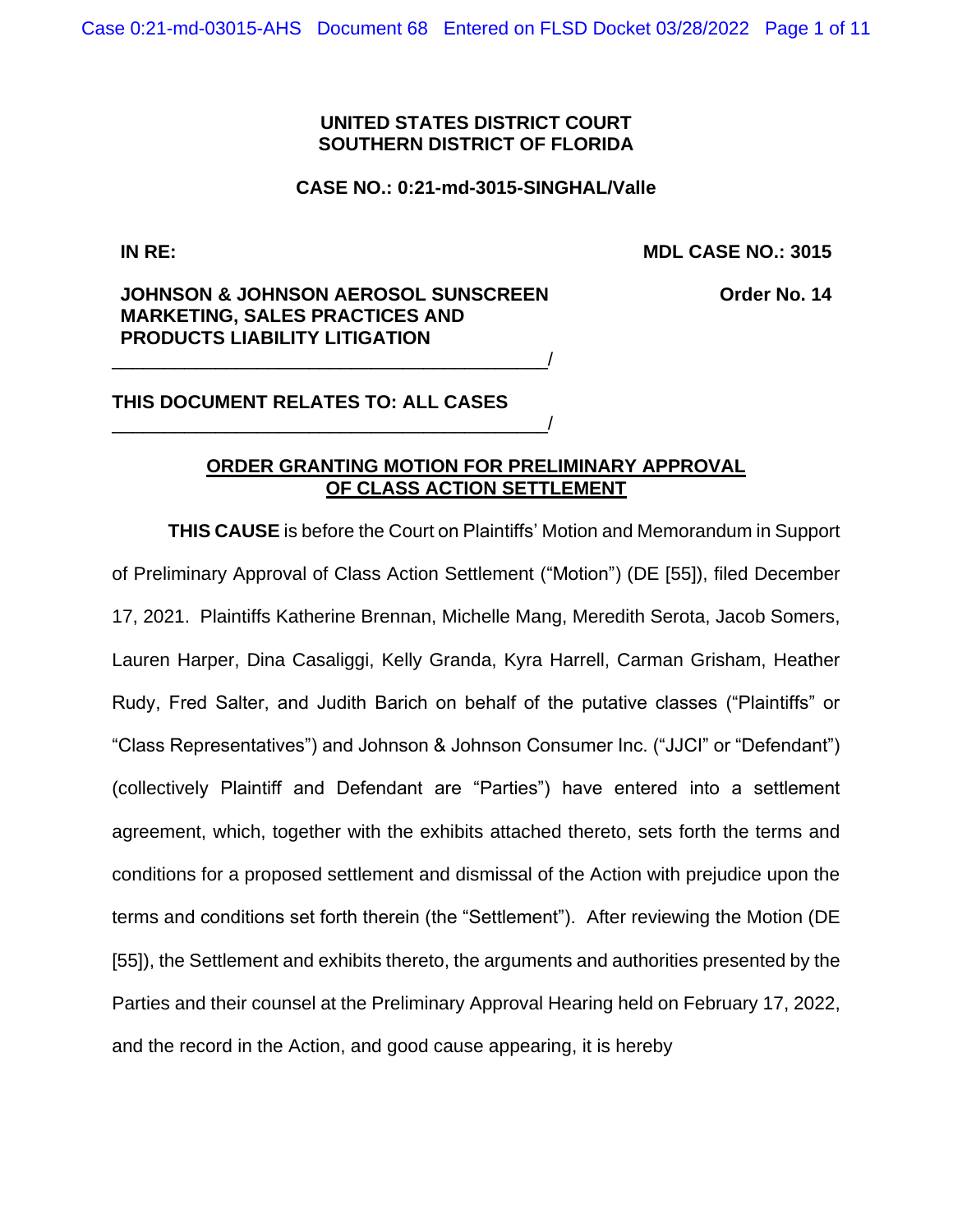### **ORDERED, ADJUDGED, AND DECREED AS FOLLOWS:**

- 1. Terms and phrases in this Order shall have the same meaning as ascribed to them in the Settlement, unless otherwise defined herein.
- 2. Plaintiffs' Motion and Memorandum in Support of Preliminary Approval of Class Action Settlement (DE [55]) is **GRANTED**.
- 3. The Parties have moved the Court for an order approving the Settlement of the Action in accordance with the Settlement, which, together with the documents incorporated therein, sets forth the terms and conditions for a proposed settlement and dismissal of the Action with prejudice, and the Court having read and considered the Settlement and having heard the Parties, preliminarily **APPROVES** the Settlement in its entirety subject to the Final Approval Hearing referred to in Paragraph 19 of this Order.
- 4. This Court finds it has jurisdiction over the subject matter of this Action and over all Parties to the Action. The Court finds, subject to the Final Approval Hearing, the Settlement is fair, reasonable, and adequate, within the range of possible approval, and in the best interests of the Settlement Class defined below. The Court further finds that the Settlement substantially fulfills the purposes and objectives of the class action, and provides substantial relief to the Settlement Class without the risks, burdens, costs, or delay associated with continued litigation, trial, and/or appeal. The Court also finds that the Settlement: (a) is the result of arm's-length negotiations between experienced class action attorneys; (b) is sufficient to warrant notice of the Settlement and the Final Approval Hearing to be disseminated to the Settlement Class; (c)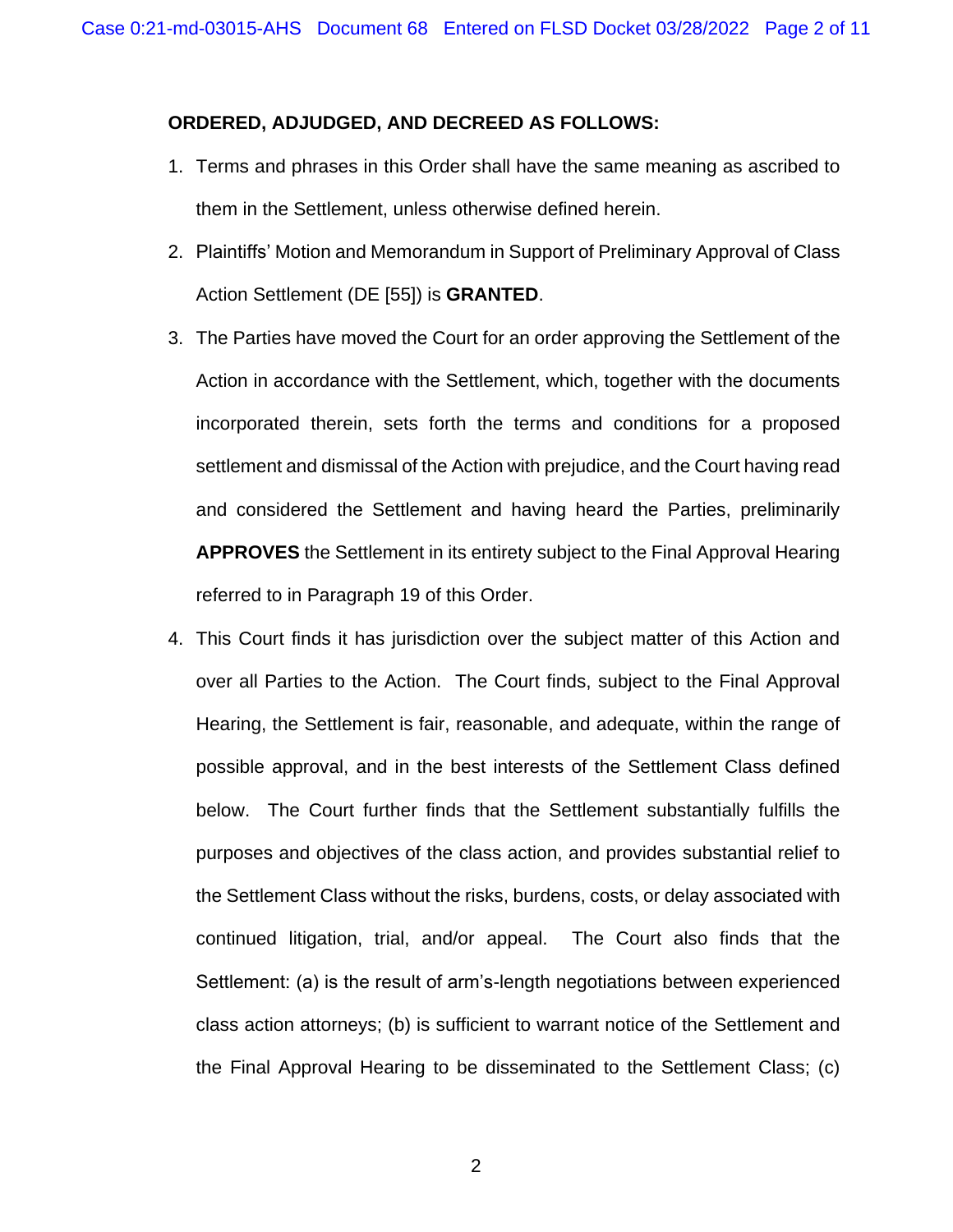meets all applicable requirements of law, including Federal Rule of Civil Procedure 23 and the Class Action Fairness Act ("CAFA"), 28 U.S.C. § 1715, and the U.S. Constitution; and (d) is not a finding or admission of liability by JJCI or any other person(s), nor a finding of the validity of any claims asserted in the Action or of any wrongdoing or any violation of law.

# **Certification of the Settlement Class**

- 5. For purposes of settlement only: (a) Aylstock, Witkin, Kreis & Overholtz PLLC, Bradley/Grombacher LLP, Beasley, Allen, Crow, Methvin, Portis & Miles, PC, Keller Lenkner LLC, and Walsh Law PLC are appointed Class Counsel for the Class; and (b) Plaintiffs are appointed class representatives for the Class. The Court finds that these attorneys are competent and capable of exercising the responsibilities of Class Counsel and that Plaintiffs will adequately protect the interests of the Class defined below.
- 6. For purposes of settlement only, the Court conditionally certifies the following

Settlement Class as defined in the Settlement:

all persons and entities in the United States who purchased one or more of the following products for personal, family, or household use and not for resale at any time between May 26, 2015 and the Notice Date: Neutrogena® Beach Defense® aerosol sunscreen, Neutrogena® Cool Dry Sport aerosol sunscreen, Neutrogena® Invisible Daily™ defense aerosol sunscreen, Neutrogena® Ultra Sheer® aerosol sunscreen, Aveeno® Protect + Refresh aerosol sunscreen, Neutrogena® Ultra Sheer® Dry-Touch Water Resistant Sunscreen, Neutrogena® Sheer Zinc™ Dry-Touch Face Sunscreen, and Aveeno® Baby Continuous Protection® Sensitive Skin Sunscreen Lotion.

a. For the purposes of this definition, individuals living in the same household shall be deemed to be a single Class Member.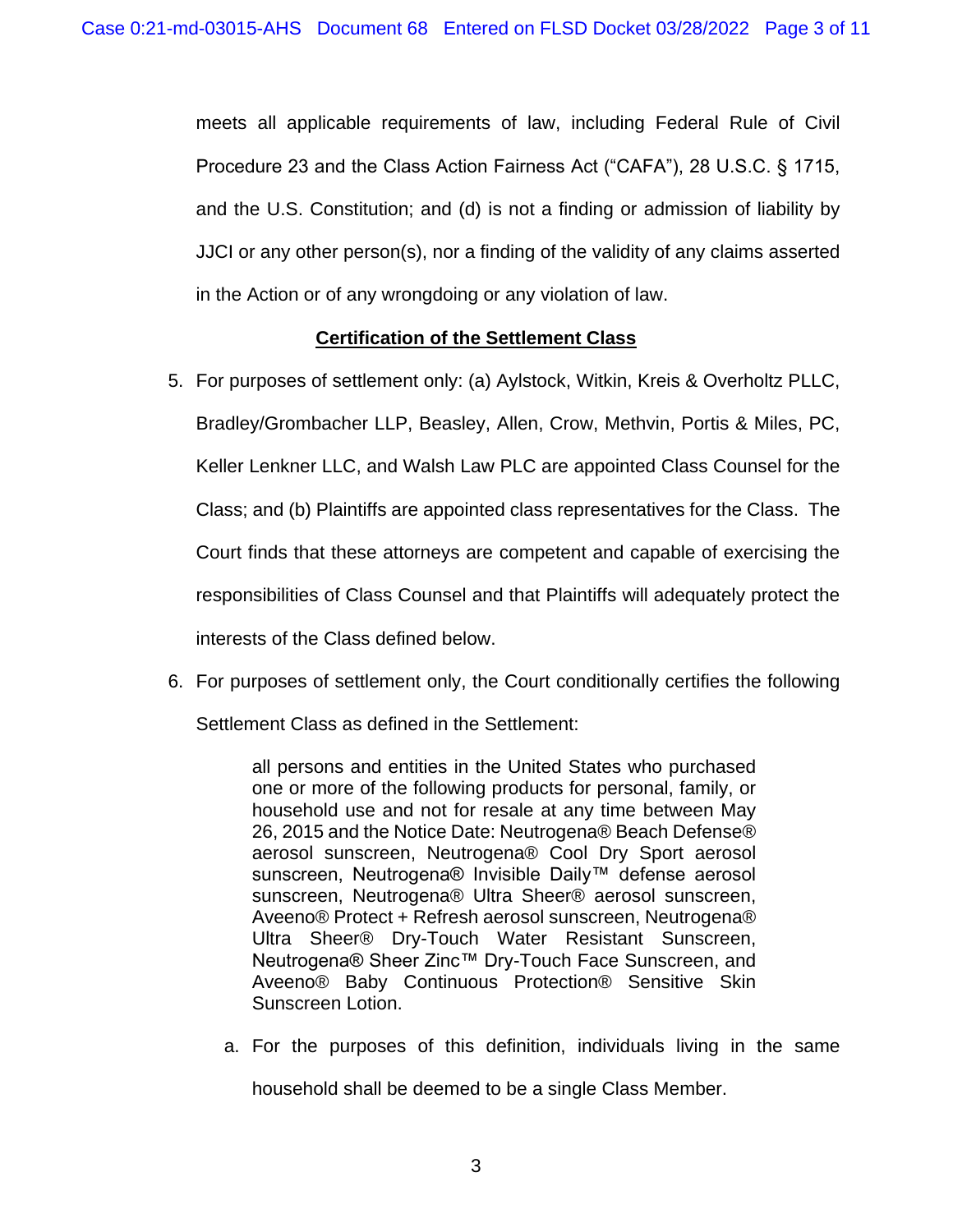- b. Excluded from the Class are (a) all persons who are employees, directors, officers, and agents of JJCI, or its subsidiaries and affiliated companies; (b) persons or entities who purchased the Products primarily for the purposes of resale to consumers or other resellers; (c) governmental entities; (d) persons or entities who timely and properly exclude themselves from the Class as provided in this Settlement; and (e) the Court, the Court's immediate family, and Court staff.
- 7. The Court finds, subject to the Final Approval Hearing referred to in Paragraph 19 below, that, solely within the context of and for the purposes of settlement only, the Class satisfies the requirements of Rule 23 of the Federal Rules of Civil Procedure, specifically, that: (a) the Class is so numerous that joinder of all members is impracticable; (b) there are questions of fact and law common to the Class; (c) the claims of the Class Representatives are typical of the claims of the members of the Class; (d) the Class Representatives and Class Counsel will fairly and adequately protect the interests of the members of the Class; (d) common questions of law or fact predominate over questions affecting individual Class Members; and (e) a class action is a superior method for fairly and efficiently adjudicating the Action.
- 8. If the Settlement does not receive the Court's final approval, if final approval is reversed on appeal, or if the Settlement is terminated or otherwise fails to become effective, the Court's grant of conditional class certification of the Class shall be vacated, the Parties shall revert to their positions in the Action as they

4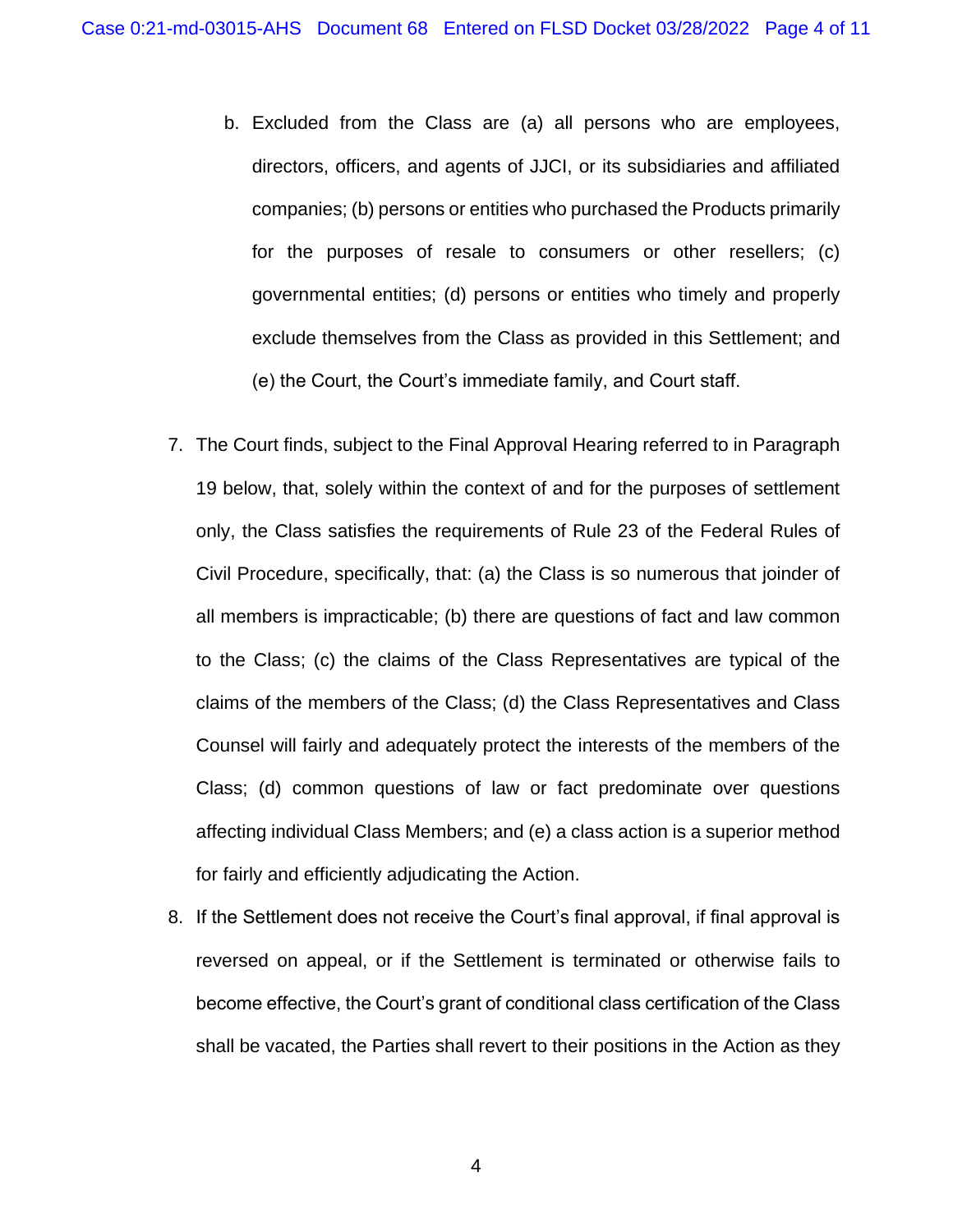existed prior to the Settlement, and the Class Representatives and the Class Members will once again bear the burden to prove their claims at trial.

### **Notice and Administration**

- 9. The Court approves, as to form, content, and distribution, the Notice Plan set forth in the Settlement, including the Claim Form attached to the Settlement as Exhibit  $C<sub>1</sub><sup>1</sup>$  all forms of Notice to the Settlement Class as set forth in the Settlement and Exhibits A and B thereto, and finds that such Notice is the best notice practicable under the circumstances, and that the Notice complies fully with the requirements of the Federal Rules of Civil Procedure. The Court further finds that the Notice is rationally and sensibly calculated to, under all circumstances, reasonably apprise members of the Class of the pendency of this Action, the terms of the Settlement, and the right to object to the Settlement and to exclude themselves from the Class. The Court also finds that the Notice constitutes valid, due and sufficient notice to all persons entitled thereto, and meets the requirements of Due Process.
- 10.The Parties have jointly selected a reputable settlement administration company, Rust Consulting ("Rust"), to serve as the Settlement Administrator. Accordingly, the Court **APPOINTS** and **AUTHORIZES** Rust to be the Settlement Administrator, and thereby to perform and execute the notice responsibilities set forth in the Settlement.
- 11.The Parties, without further approval from the Court, are **PERMITTED** to revise the Claim Form and forms of Notice to the Settlement Class (Exhibits A through

<sup>1</sup> *See* specifically (DE [55-9]) Exhibit to KLG Declaration (Class Action Settlement Agreement).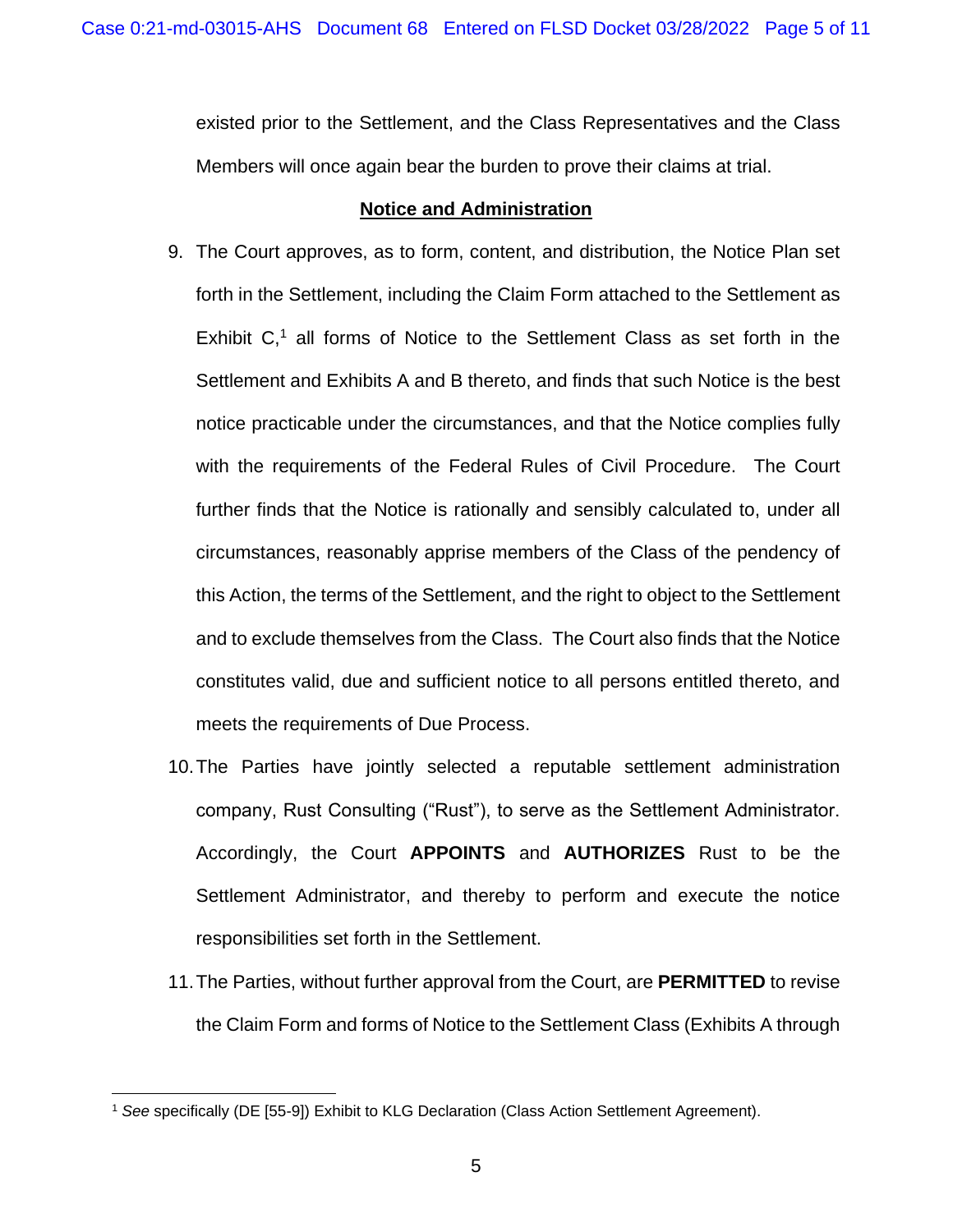C of the Settlement) in ways that are appropriate to update those documents for purposes of accuracy or formatting, so long as they are consistent in all material respects with the Settlement and this Order.

#### **Submission of Claims and Requests for Exclusion from Class**

- 12.Class Members who wish to receive a Voucher under the Settlement must complete and submit a timely and valid Claim Form in accordance with the instructions contained therein. All Claim Forms must be postmarked or electronically submitted **by ninety (90) calendar days** from the Notice Date ("Claims Deadline").
- 13.Any person falling within the definition of the Class may, upon valid and timely request, exclude him or herself or "opt out" from the Class. Any such person may do so if they comply with the exclusion procedures set forth in the Settlement on or before ninety (90) calendar days from the Notice Date ("Objection and Exclusion Date"). Any members of the Class so excluded shall neither be bound by the terms of the Settlement nor entitled to a Voucher.
- 14.Class Members who fail to submit a valid and timely request for exclusion shall be bound by all terms of the Settlement and the Final Judgment (if issued), regardless of whether they have requested exclusion from the Settlement, regardless of whether they have submitted a Claim Form, and regardless of whether that Claim Form has been deemed valid.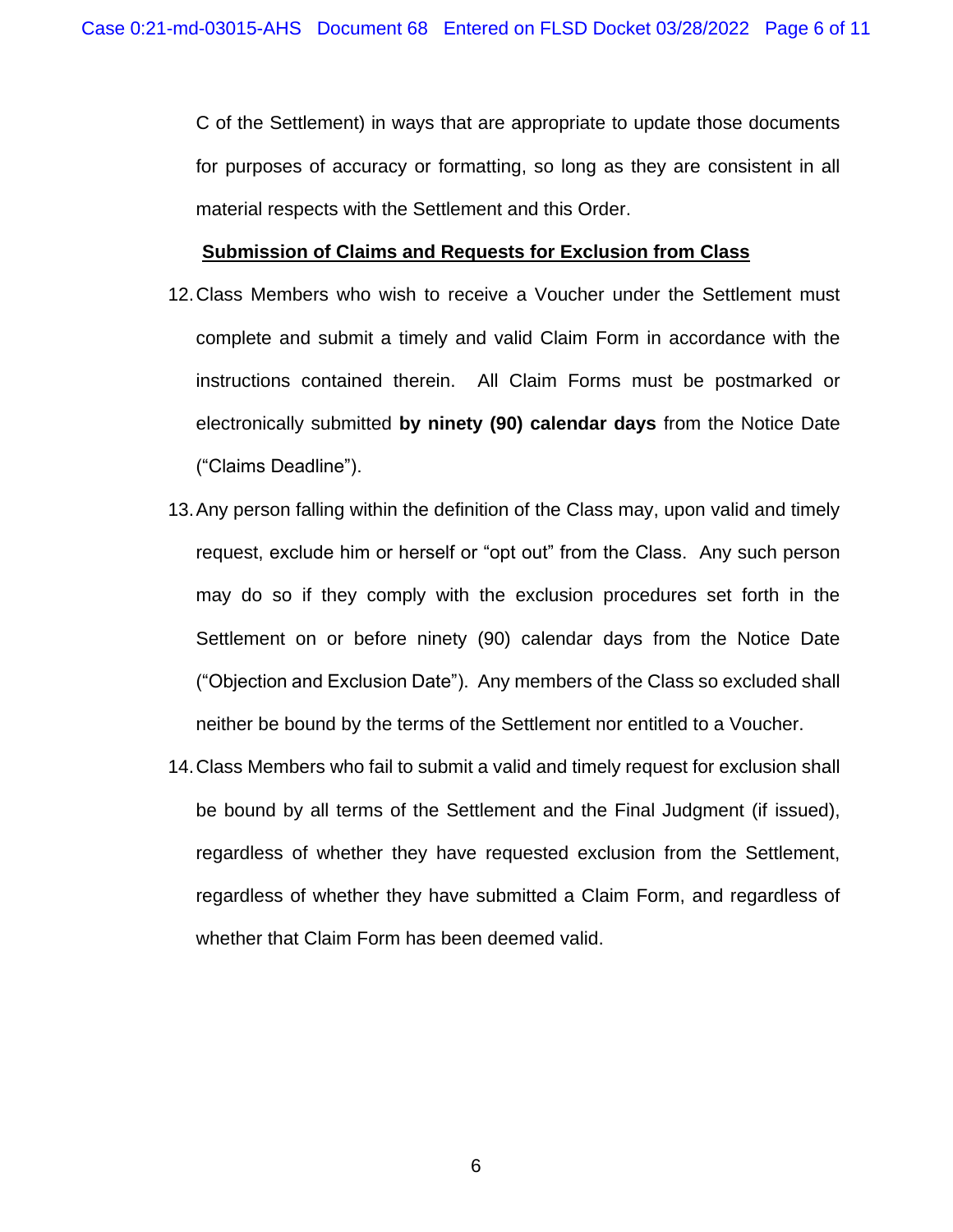### **Objections and Appearances**

- 15.Any Class Member who has not timely filed a Request for Exclusion may object to the fairness, reasonableness, or adequacy of the Settlement, to a Final Judgment being entered dismissing the Action with prejudice, to the attorneys' fees and costs sought by Class Counsel, or to the incentive awards sought for the Class Representatives in the amounts as set forth in the Notice and Settlement.
- 16.Any Class Member who wishes to object must do so by on or before the Objection and Exclusion Date. Class Members shall submit written objections to the Court by filing with the Clerk of the United States District Court for the Southern District of Florida or via the ECF electronic filing system. In addition to timely filing a written objection with the Court, any Class Member who wishes to object shall send the written objection to the Settlement Administrator by U.S. mail at the mailing address to be included in the Long Form Notice, substantially in the form attached as Exhibit A to the Settlement or by e-mail to the following e-mail address: info@sunproductsettlement.com,<sup>2</sup> along with a copy by U.S. mail or e-mail to Class Counsel and Defense Counsel postmarked no later than the Objection and Exclusion Date.
- 17.To validly object, the objection must comply with the objection procedures set forth in the Settlement, and shall include the following: (a) the Class Member's full name; (b) current address; (c) a written statement of their objection(s) and

 $2$  The Court has assumed a scrivener's error here and has corrected the email address supplied in the proposed order. But, in case the Court is incorrect, *see* (DE [55-10]) at page 6 of 8 which identifies the address as info@sunproductsettement.com ostensibly missing a letter.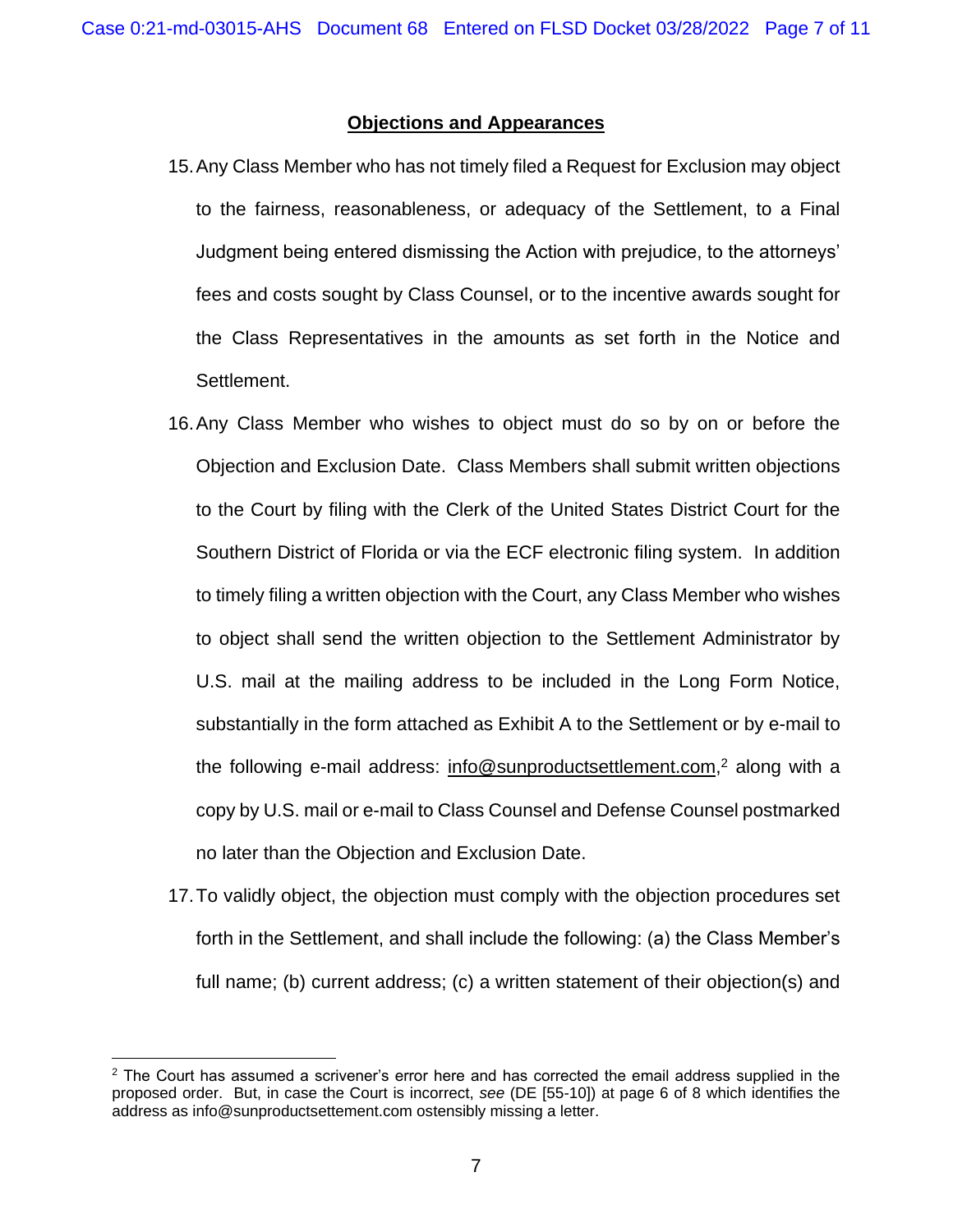the reasons for each objection; (d) a statement of whether they intend to appear at the Fairness Hearing, and if so, whether they will appear with separate counsel; (e) their signature; (f) the case name and case number (*In re Johnson & Johnson Aerosol Sunscreen Marketing, Sales Practices and Products Liability Litigation*, MDL No. 3015); (g) a detailed list of any other objections submitted by the Class Member, or his/her counsel, in any class actions in any court, whether state or otherwise, in the United States in the previous five (5) years; and (h) documents sufficient to establish the person's standing as a Settlement Class Member, i.e., verification under penalty of perjury as to the person's purchase of Aerosol Products or Non-Aerosol Products during the Class Period, or a Proof of Purchase. If the Class Member or his/her counsel has not objected to any other class action settlement in any court in the United States in the previous five (5) years, he/she shall affirmatively state so in the written materials provided in connection with the objection to this Settlement.

18.Class Members who fail to file and serve timely written objections in compliance with the requirements of the foregoing paragraph shall be deemed to have waived any objections and shall be foreclosed from making any objections (whether by appeal or otherwise) to the Settlement and to any of the following: (a) whether the proposed settlement of the Action on the terms and conditions provided for in the Settlement is fair, reasonable, and adequate and should be given final approval by the Court; (b) whether a judgment and order of dismissal with prejudice should be entered; (c) whether to approve the Fee Award to

8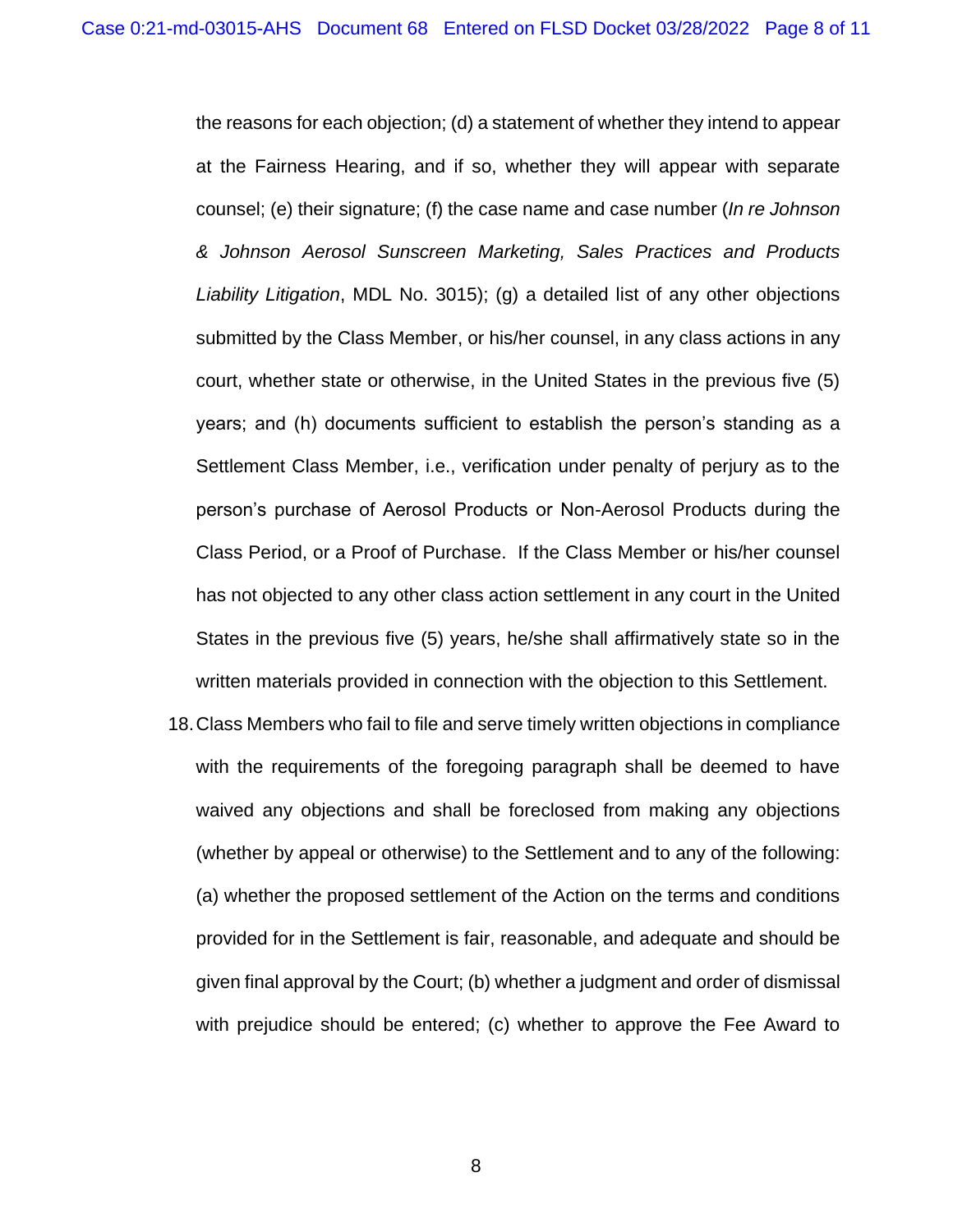Class Counsel; and (d) whether to approve the payment of Class Representative Incentive Awards to the Class Representatives.

## **Final Approval Hearing**<sup>3</sup>

- 19.The Final Approval Hearing shall be held before this Court on **August 12, 2022, at 2:00 p.m.**, via Zoom videoconference, to determine: (a) whether the proposed Settlement is fair, reasonable, and adequate and should be given final approval by the Court; (b) whether a final judgment and order of dismissal with prejudice should be entered; (c) whether to approve the payment of the Fee Award to Class Counsel; and (d) whether to approve the payment of incentive awards to the Class Representatives. Instructions for attending virtually shall be provided at a later date by subsequent order.
- 20.Plaintiffs and Class Counsel shall file their Motion for Final Approval by no later than **June 24, 2022**.
- 21.Plaintiffs and Class Counsel shall file their Fee Application by no later than **thirty-five (35) calendar days** before the Objection and Exclusion Date and the Claims Deadline.

# **Related Orders**

22.All further proceedings in the Action are **STAYED** until Final Judgment or termination of the Settlement, whichever occurs earlier, except for those matters necessary to obtain and/or effectuate final approval of the Settlement.

<sup>&</sup>lt;sup>3</sup> The dates are different than contemplated during the hearing held on February 17, 2022, in order to ensure the parties have sufficient time to comply with this Order.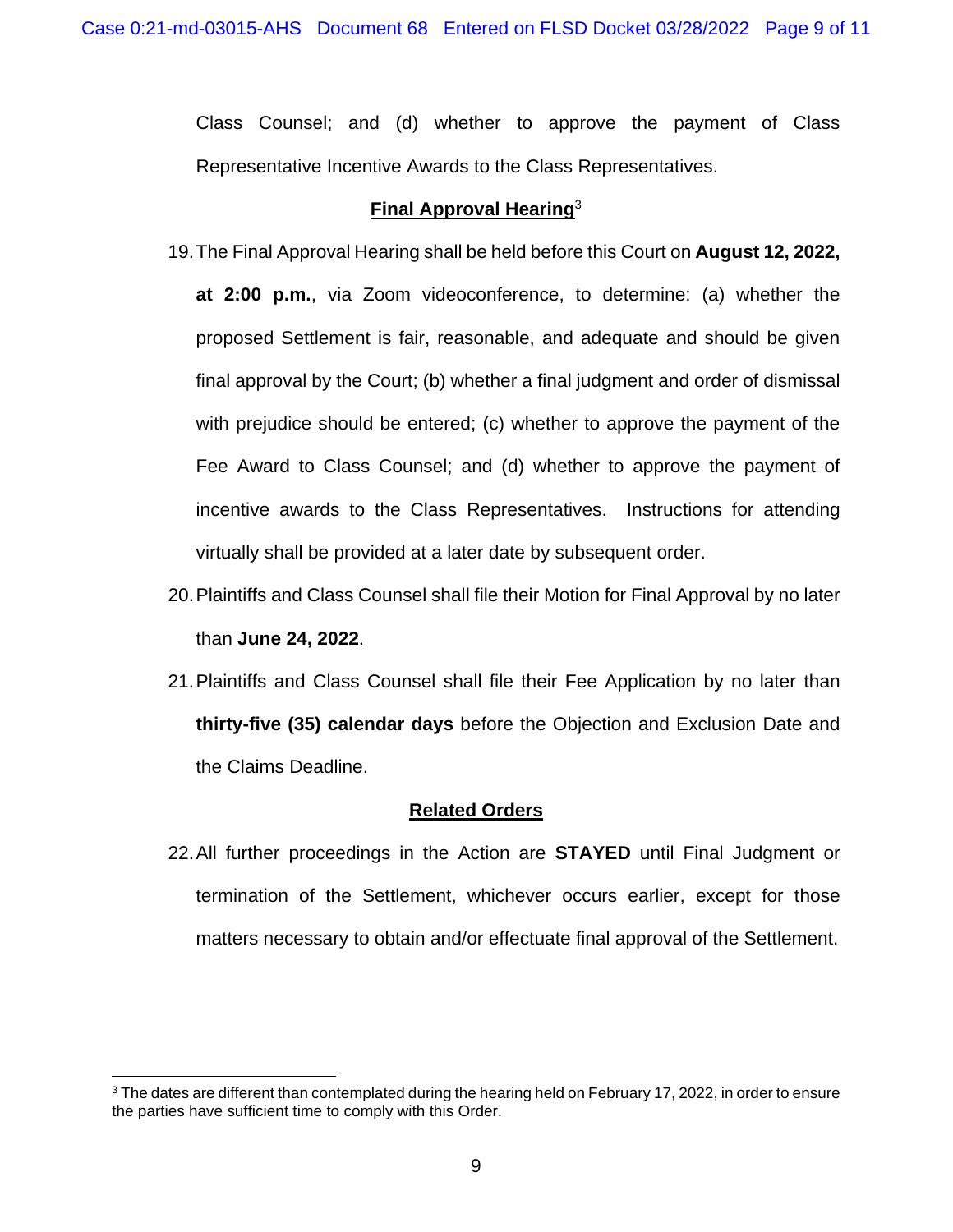- 23.Class Members shall be bound by all determinations and judgments in the Action concerning the Action and/or Settlement, whether favorable or unfavorable.
- 24.The Court retains jurisdiction to consider all further applications arising out of or connected with the proposed Settlement. The Court may approve the Settlement, with such modifications as may be agreed to by the Parties, if appropriate, without further notice to the Class.
- 25.If the Settlement is not approved by the Court in complete accordance with its terms, each party will have the option of having the Action revert to its status as if the Settlement had not been negotiated, made, or filed with the Court. In such event, the Parties will retain all rights as if the Settlement was never agreed upon.
- 26.In the event that the Settlement is terminated pursuant to the provisions of the Settlement or for any reason whatsoever the approval of it does not become Final, then: (a) the Settlement shall be null and void, including any provision related to the award of attorneys' fees, costs and expenses; (b) all negotiations, proceedings, documents prepared, and statements made in connection with the Settlement shall be without prejudice to any person or party hereto, shall not be deemed or construed to be an admission by any party of any act, matter, or proposition, and shall not be used in any manner or for any purpose in any subsequent proceeding in this Action or in any other action in any court or other proceeding, provided, however, that the termination of the Settlement shall not shield from subsequent discovery any factual information provided in

10